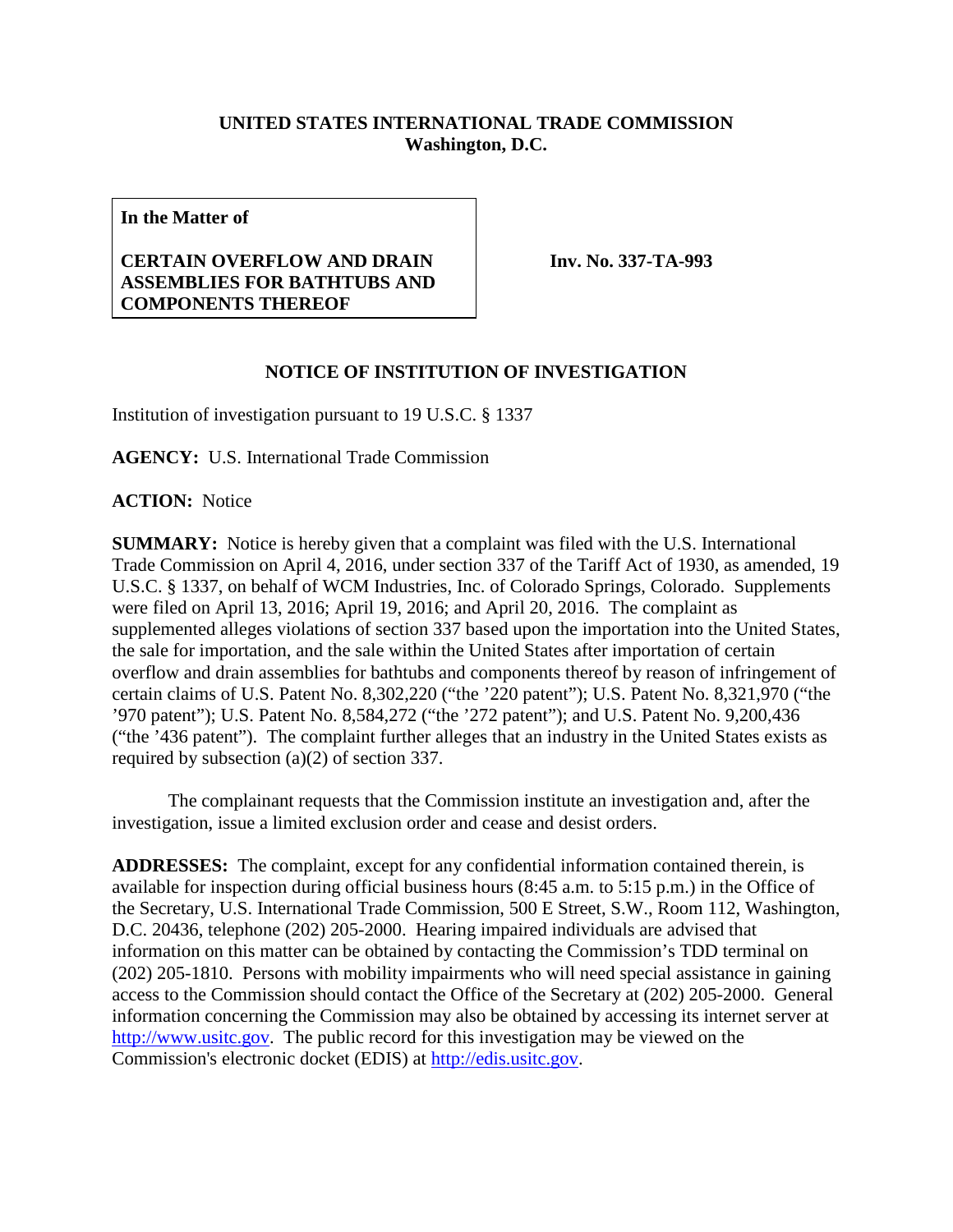**FOR FURTHER INFORMATION CONTACT:** The Office of Unfair Import Investigations, U.S. International Trade Commission, telephone (202) 205-2560.

**AUTHORITY:** The authority for institution of this investigation is contained in section 337 of the Tariff Act of 1930, as amended, and in section 210.10 of the Commission's Rules of Practice and Procedure, 19 C.F.R. § 210.10 (2016).

**SCOPE OF INVESTIGATION:** Having considered the complaint, the U.S. International Trade Commission, on May 2, 2016, **ORDERED THAT** –

(1) Pursuant to subsection (b) of section 337 of the Tariff Act of 1930, as amended, an investigation be instituted to determine whether there is a violation of subsection  $(a)(1)(B)$  of section 337 in the importation into the United States, the sale for importation, or the sale within the United States after importation of certain overflow and drain assemblies for bathtubs and components thereof by reason of infringement of one or more of claims 12 and 13 of the '220 patent; claim 1 of the '970 patent; claims 11 and 12 of the '272 patent; and claims 1-16 of the '436 patent, and whether an industry in the United States exists as required by subsection (a)(2) of section 337;

(2) For the purpose of the investigation so instituted, the following are hereby named as parties upon which this notice of investigation shall be served:

(a) The complainant is:

WCM Industries, Inc. 2121 Waynoka Road Colorado Springs, CO 80915

(b) The respondents are the following entities alleged to be in violation of section 337, and are the parties upon which the complaint is to be served:

> Bridging Partners Corporation 4F-1, No. 26, Sec. 3, Ren Ai Road Taipei 106, Taiwan

Better Enterprise Co. Ltd. 7F., No. 77, Sec. 4, Nanjing East Road Taipei 105, Taiwan

Everflow Industrial Supply Corporation 16F-1, No. 401, Sec. 1, Chung Shan Road Changhua, Taiwan

(3) For the investigation so instituted, the Chief Administrative Law Judge, U.S. International Trade Commission, shall designate the presiding Administrative Law Judge.